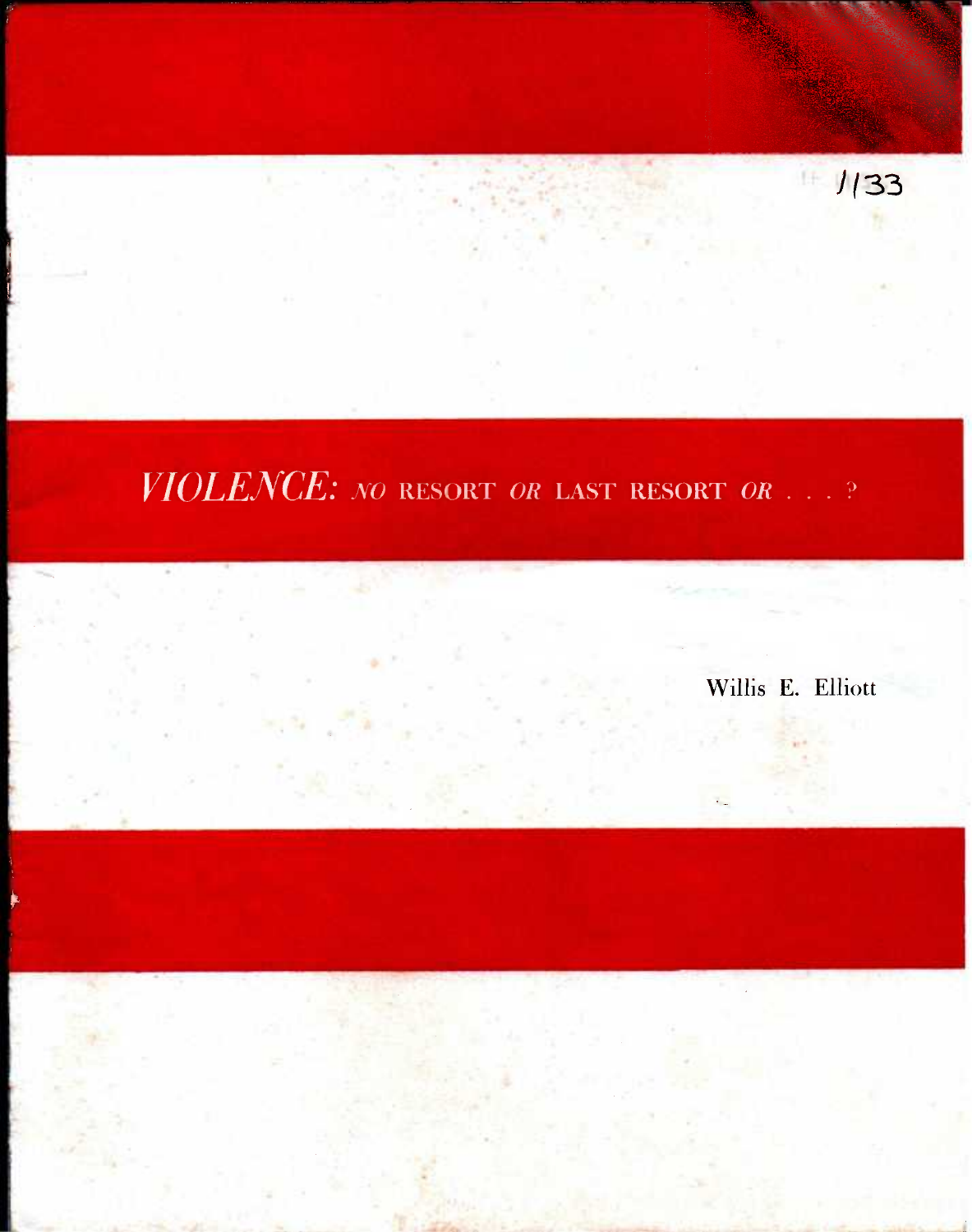**This is a redaction of "Affluence and Peace," a paper read at the Church Center for the United Nations, United Church of Christ Peace Taskforce, January 5, 1967.** 

> **By Willis E. Elliott**  *United Church Board for Homeland Ministries*

**661VONVIOLENCE" needs demythologiz**ing, and this paper is going to have **a try at it. I am up to here with disgust and pain over the clash of rhetoric and reality in our American hypocritical dealings with violence. In a war that's getting hotter and in a world that's getting hungrier for bread and justice, are there no Christian clues that can point us beyond the confusion of the masses and the false clarifies of mindless militarists and sentimental pacifists? beyond the rival claims of affluence and poverty? beyond doctrinnaire violence ("The only thing Communists understand is force.") and doctrinnaire nonviolence ("L o v e conquers** 

**The immediate occasion for the paper is the current ironic convergence of two inappropriate American responses to violence —using it in Vietnam, where it is counterproductive; and eschewing it in American race relations, where it has been highly productive. In the latter case I refer especially to the long-predicted white backlash which hit hard last summer, when whitey chickened out and fled with his dollars at the sound of "black power." I am for less violence abroad and more threat of it at** 

**home: that's the way I read the two situations. A fellow-clergyman is horrified at my distribution of violence, and I at his: he thinks we should napalm more Vietnamese babies—and of course he can put my moreviolence-at-home suggestion in as bad a verbal light!** 

**The rest of this paper is a series of probes toward a more realistic and more Christian understanding of and participation in (and refusal to participate in) violence:** 

**1. . . . It's going to take a lot of cool listening among Christians even to hear the actual differences among us on violence, to say nothing of pooling our resources to project some theoretical possibilities for wider and deeper Christian ways of acting and reflecting in this field. Inherited responses are clouded with dementing self-righteousness: it will take a new humility to face, for the new age, the question of the responsible stewardship of energies, including the responsible use of violence. But that same humility will be needed on every human question if our faith is to prove flexible enough to produce a Christian style of life appropriate to the new age's old and new demands.**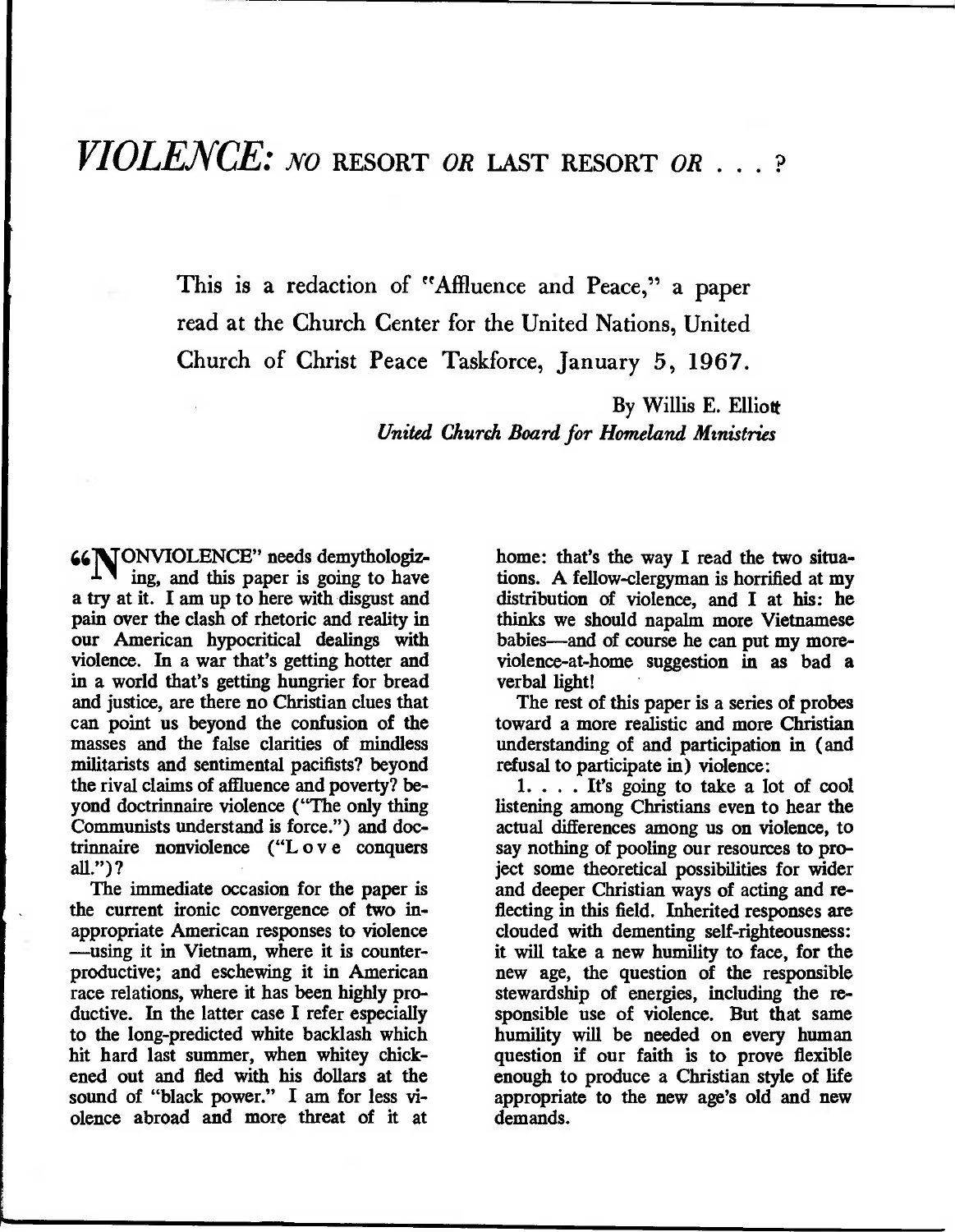2. . . . No one need pretend that he does not believe in violence, at least in "the responsible use of violence." One may, however, play a verbal trick on oneself, calling the same act "violent" when someone else does it and something else when one does it, or accedes to the doing of it, oneself. Or one may try to opt out of situations which as others interpret them call for violence: an irresponsible withdrawal. Or one may use one's influence to reduce, in a situation, the actional options by one, viz, violence: an irresponsible prejudicial (pre-judging) reduction of means-potential. Or one may engage in violence with the fraudulent claim of unaccountability, passing the buck to someone else or to some institution.

All of these ploys are unethical (a) in that the person in each case is depriving the situation of his full presence (i.e., of the full potentiality of his energy-systems) and (b) in that the possibility of violence as the best means in the situation is called into question or denied. All these ploys also qualify, in an antibiblical manner, the doctrine of creation; and pretend, also unbiblically, that the *shalom* (peace) of noninjury has already arrived. The Christian is to be fully present, with all his powers, to the concrete situation, with all its potentialities: creation and redemption forbid his ruling out (1) himself, (2) any power of his (including his powers to coerce and injure), or (3) *a priori,* violence as possibly the best action in the situation. Bible, "situation theology," and "situation ethics" coincide in this insistence. (Ecumenical circles are discussing the "theology of revolution" [M. M. Thomas]: more basic is the theology of violence, of which revolution is an instance.)

3. . . . Theologically, Christians should avoid the docetic/antinomian tendency to split the polarity of *bios* (Greek "life"; Latin *vita)* and *bia* (Greek "force, violence"; Latin *vis,* which, in Vulgate of Luke 10: 27, refers to loving God "with all your energies"). "Energy" is indeed the root meaning here in both the Greek and the Latin, a meaning that branches out into the polarity of *life* and *limits* (and which appears else-

where as Eros/Thanatos). Our historic words here refer to the full range of energyrelease — from releasing to constraining, from creating to destroying; and to the full range of energies—physical, mental, ratiocinative), psychic (imaginative), spiritual (ruling). The Christian religion commits all that we are and have, to release and constrain in "love" for God and neighbor. *All*  our energies are "ransomed powers" to be used, creatively or destructively according to the situation, in adoring God, mating with the energies of the universe, and serving our neighbor.

Here we must deal not only with polarity but also with balance: fear of *bios—as,* e.g. in the vitality myths of communism's rhetorical superiority and the Negro male's sexual superiority—motivates toward *bia* (anticommunist crusades, and "legal" lynchings). Ironically *the failure to deal realistically with violence leads straight towards its irruption beyond reason and control.* Those who do not *act* realistically in relation to violence must soon *react* to the outbreak of violence. The question as to whether it is not better to suffer violence than to be violent must be answered *in situ* (in each concrete situation): it cannot be answered *in abstracto.* Nor can we even have the comfort of knowing, ahead of time, that God will direct us to violence only as the last resort: in each here and now, *bios/bia* must be adjudicated *ad hoc.* (Of course for the peace of the social fabric we tend to hope, in most situations, that reason, planning, "justice"—the alternatives to muscle and muscle-extensions—will prevail. But we ought not to be so predisposed to "peaceful solutions" as to desensitize us to those aspects of the situation through which the word of violence may come to us—a classic modern instance of this insensitivity being Bonhoeffer's too-late decision for violence against Hitler.)

4. . . . I am not suggesting a new thing for Christians, that they should become violent! As humans go, while Christians are theoretically among the *least* violent, operationally they have been among the *most* violent. (On the subject of which end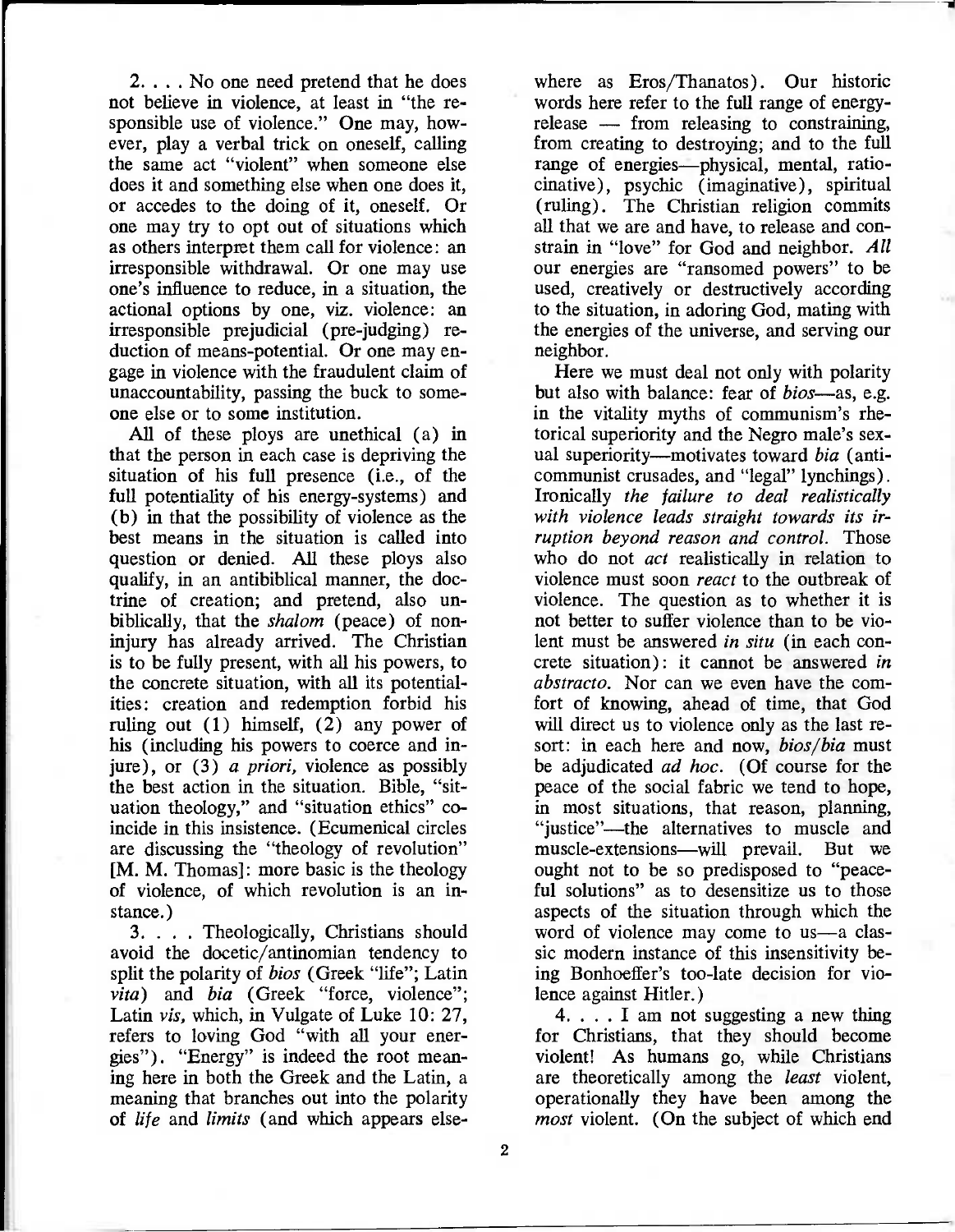of this hypocritical gaposis should yield, see below on Jesus.) I am trying to suggest to Christians that they be violent more intelligently, with integrity instead of hypocrisy, closing the credibility gap that now exists deep within the Christian himself.

5. . . . One way to reduce this hypocrisy is to increase violence in our theorizing while striving to reduce, strategically, the violence of mankind. Our present schizoid condition may be graphed as negative axis *relevance* and positive axis *violence:* the more a situation calls for violence or is violent, the more apolitical (irrelevant) Christian response tends to be, whether that response is violent or nonviolent. At present, the violence component in our theorizing is unrealistically small, with these results: we often avoid violence when the situation calls for it, and we often throw our warm bodies into violence ahead of our minds, doing wholeheartedly what we are prepared to do only halfmindedly. (On a retreat, a certain Austrian Christian confessed to me that he had stupidly done *both:*  backing out of a four-man plot on Hitler's life in 1940 and persuading the others that it was against Christ's will, he then entered the Wehrmacht and killed Americans.) But *why is the violence component in Christian thinking too small,* lacking proportion (verisimilitude, correspondence with reality)?

(a) The chief reason is that Jesus irresponsibly *assigned violence to God—with*  the minor exceptions (if we may trust the Gospels at these points) of two outbursts of rage (temple whip and fig-tree curse) though of course in doing so he was acting responsibly within the apocalyptic frame which history did not validate. So another way to reduce the hypocritical gap between violent action and nonviolent theory is to make the necessary correction for Jesus' error.

Two thirds of a century ago a very unviolent man, Albert Schweitzer, settled the hermeneutic question: yes, Jesus did goof in expecting God to become violent (i.e. "history" to end) before his disciples (1) finished preaching the kingdom of God throughout the circle of Palestinian towns and (2) all died. Far from producing in the church a reevaluation of Jesus-andviolence, Schweitzer's bomb has produced hardly even a retinal afterimage! The churches continue to read the relevant passages with their fingers crossed, and the world continues to belabor nonpacifist Christians with accusations of hypocrisy.

(b) Another reason is that quietist disciples throughout Christian history have loyally repeated Jesus' mistake, reading the Gospels literally. Since the Bible is in the hands of the common man, who tends to *read everything woodenly,* Jesus' pacific behavior gets perpetual sanctioning among the Christian masses (though the current decline in Bible-reading may be reducing this liability). The so-called "common reader" cannot be expected to be aware of the ellipsis, the text's virtual leaving out of the datum that Jesus expected God to be violent soon—i.e. that Jesus was only operationally and personally, not ideologically and philosophically, nonviolent!

(c) Again, Jesus' pacific behavior naturally tends to get ideologized into a Christian pacifism (or, worse, a *doctrinnaire nonviolence*): (1) those who on other grounds have an outsize antiwar sentiment use Jesus to buttress their position whether or not they call him Lord; (2) even those who call him Lord tend to mine from him absolutes for thinking and acting, with all the seeming securities pertaining thereto; (3) some of those who call him Lord have (as biblical science now sees it) misread Jesus, and they view their pacifism as a loyal repetition of his; (4) many who call him Lord and who understand Jesus' behavior as parallel with many other lines of argument for pacifism, believe that their pacifism is a form of obedience to his lordship; and (5) Christian nonpacifists, on exposure to the Gospels, tend to have a bad conscience about being nonpacifists.

(d) Yet another reason why the violence component in Christian thinking is too small is the gospel's insight that the highest goods are realized only through *persuasion—as*  Gregory Nazianzen (3rd century) put it, "God did not wish us to be coerced but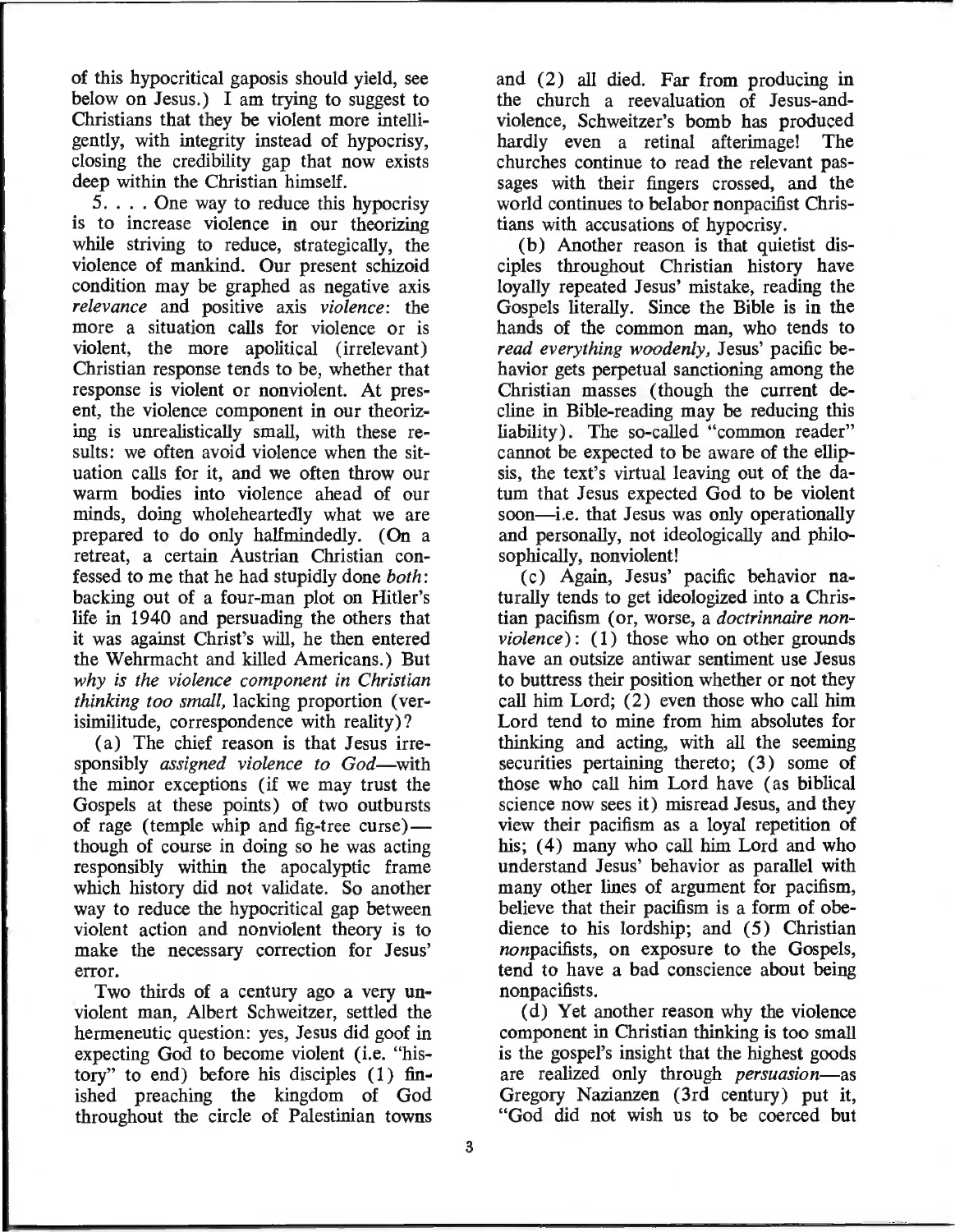persuaded; for what is not voluntary is not enduring." Love, trust, faith, growth, truth are uncoercible. This conviction of the priority of persuasion is easy to overread as a condemnation of violence.

(e) A one-sided understanding of the Christian doctrine of *reconciliation is* another factor. Our Lord came breaching and reconciling through his preaching and living. The effect was ambiguous, at least to outer appearance; and the sword-peace statement—"I have not come to bring peace but a sword" (Matthew 10: 34)—must be set in tension with "Blessed are the peacemakers" (Matthew 5: 9). The gospel reconciles, but it also occasions the need for reconciliations; and we can be unfaithful to this gospel (1) by failing so to act as to occasion strife, (2) by effecting premature reconciliations (conflict resolutions), and (3) by failing to be peace-makers.

(f) Again: Christians, in addition to all the general human reasons for loathing violence, have a special Christological *suspicion of violence:* our Lord was violently done to death, the death of the Holy in the name of the sacred at the demand of the pious on the nails of the secular; and thousands of our fellow-believers through the centuries and in our day have suffered violence for his Name's sake. The violent might presentmindedly or absentmindedly become *theomachoi* ("God-killers").

*(g) Two-realm thinking* in Christian history has ontologized "sacred" (the soul, belonging to the church) and "secular" (the body, belonging to the state), assigning violence to the secular and freeing the clergy, who up till now have shaped the theologies, from responsible intellectual dealing with violence—as effectively as Jesus' error of historical perception freed him.

(h) And finally, Christians shy away from much theorizing about violence for an ironic reason: *the churches do not have* a *good record* as custodians of violence.

6. . . . But can't we use a less violent, less loaded, less emotional word than "violence" for what we are discussing? No, for it is this emotional loading of the word that we want to deal with because it is just this

that impedes a more intelligent, more Christian dealing with situations in which *destruction is* in process or is called for. But can't destruction be achieved nonviolently? Sometimes, sometimes not. "The Lord of Hosts (i.e. Armies)" destroyed Pharoah's "host" violently in an action which in Judaism parallels for Christians the resurrection of Jesus —occasioning the rejoicing of Exodus 15:2: "The Lord is my strength and might (or song); he has become my salvation." Jesus closely connects the inbreaking kingdom and violence: "the kingdom of heaven has been coming violently" (Matthew 11: 12 RSVmg), and the temple will have "not one stone upon another" (24: 2). God is rough on bodies and buildings.

7. . . . *Kinds* of violence? The theodic violence to which the Jews (especially the apocalyptists, including Jesus and Paul) pointed, the explosive violence of the Greeks (e.g. in the Peloponnesian War), the controlled violence of the Romans (carried out unimaginatively and singlemindedly and suicidally). But what about "peaceful demonstrations": are they violent? Yes, for they intend the *destruction* of unjust laws and/or unjust customs. Whether one holds them to be nonviolently violent or violently nonviolent, their success encourages the forces that want change—so the success of antiracism demonstrations motivates antipoverty, antiwar, anticensorship demonstrations. Those with vested interest in what demonstrations aim to destroy correctly fear (a) that the demonstrations will succeed and (b) that the demonstrations will pass over from psychosocial to muscular-mechanical violence (as happened in the heroic case of Father Camilo Torres of Colombia).

8. . . . *Resources* for theorizing about violence? Rich! Biologists (e.g. Lorenz on aggressiveness and Ardrey on territorial rights), social engineers (e.g. Alinsky's engineering of rage), design scientists (e.g. Buckminster Fuller and Constantinos Doxiadis), anthropologists (e.g. Gorer), and specialists in other fields have been probing man's creative-destructive energies and potentialities. None of these is captive to the simpleminded notion that violence is evil.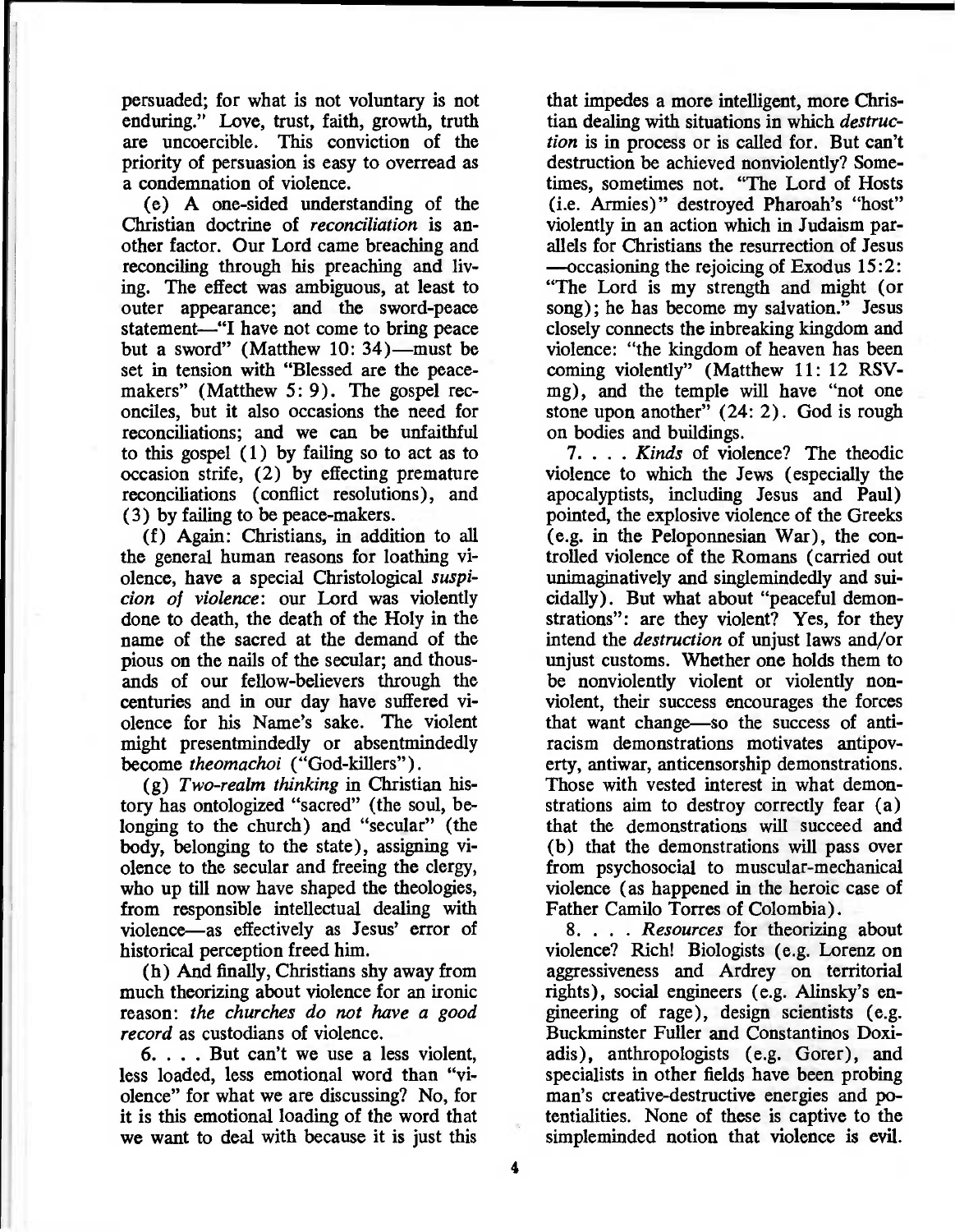Social psychologists and political scientists, of course, are quick to point out that to those in power, violence *looks* evil, for violence threatens to shift power. In general, the members of American churches are doing well, so they are apt to raise questions of doing good only within the limits of their doing well (i.e. prospering in the present mix of power, justice, and outrage).

There is a plain, down-to-earth reason why Jesus gets used in American churches to sanction nonviolence and to censure violence: clergy and laity alike have more to lose "of this world's goods" than to gain if violence breaks out. Since "violence" does not occur in their listings of possible courses of action in problem-situations, is it any wonder that they are underdeveloped in their theorizing about violent means of achieving goals and overdeveloped in rationalizing their non-listing of violence as a possible means? Unlike a significant sector of their forebears, American Christians today are predisposed *against* violence and revolution and *toward* the use of America's resources—including violence!—in suppressing violence and revolutionary change abroad.

One of the thrusts of this paper is to point to this mindless, chauvinistic irresponsibility which is not correctable without a mature theology of violence. For violence is not optional. It is old and established or new and obstreperous. It is organized ("civilization"), parasitic (crime), antiorganizational (anarchy), active (military; revolutionary) or reactive (police and militia). And its use or nonuse in general or in a situation cannot be determined by pointing scribally to religious or civil or legal prooftexts.

9. . . . *Impediments* to theorizing about violence? In the churches, the tandem collusion of *individualism and voluntaryism*  distorts our understanding of every important public issue of our day: civil rights (the struggle for civil and human rights), global war-control (the quest for justice and peace in international affairs), the trusteeship of nature (the effort  $ef$  harness and control responsibly the vast but not unlimited resources of nature), the trustee-

ship of history (e.g., pluralism), structural collectivity (the search for more humane patterns of community life and social organization). We are struck with and proud of our religious voluntaryism, but we need to make corrective allowance for it as we face public issues that call for coercion.

As for individualism, it is a perverse ideology as distortive of the person as is its diametrical, collectivism—but both represent personal values that certain formulas try to guard—such as "the dignity of each and the welfare of all." As man the person is not an individual or a collective but has individual and collective aspects, the question of individual or collective action toward change is, in each situation, *open* (the ideal Christian not having an ideological predilection for individual or collective solutions any more than he has a prejudice against violent solutions). Two illustrations: population control will require (I believe) a collective-violent solution (one plan being the automatic sterilization of women at the third birth), and war control will require a collective-nonviolent solution through (among other things) the global engineering of the threat of violence (synergism of politics, systems analysis, managerial skills, technology, and war-control games).

10. . . . In all this, "What would Jesus do?" is as non-profit a question as "What would we have done had we been Jesus?" For us Christians, the question is, What does the Lord Jesus want us to do here and now? His historical conditioning and ours are factors in our perception and definition of the situations in which we must act, but these situations are radically open when we experience them with trust and humility and with historical sophistication. As Bonhoeffer faced Hitler, should he have behaved as did Jesus when he faced Pilate? or as Theudas the Egyptian and Judas the Galilean (Acts 5: 36f), who tried to destroy Pilate? That was for Bonhoeffer to decide, and he decided it first the one way and then the other.

See the complexity: when he did what Jesus didn't do, he was convinced he was

 $\zeta$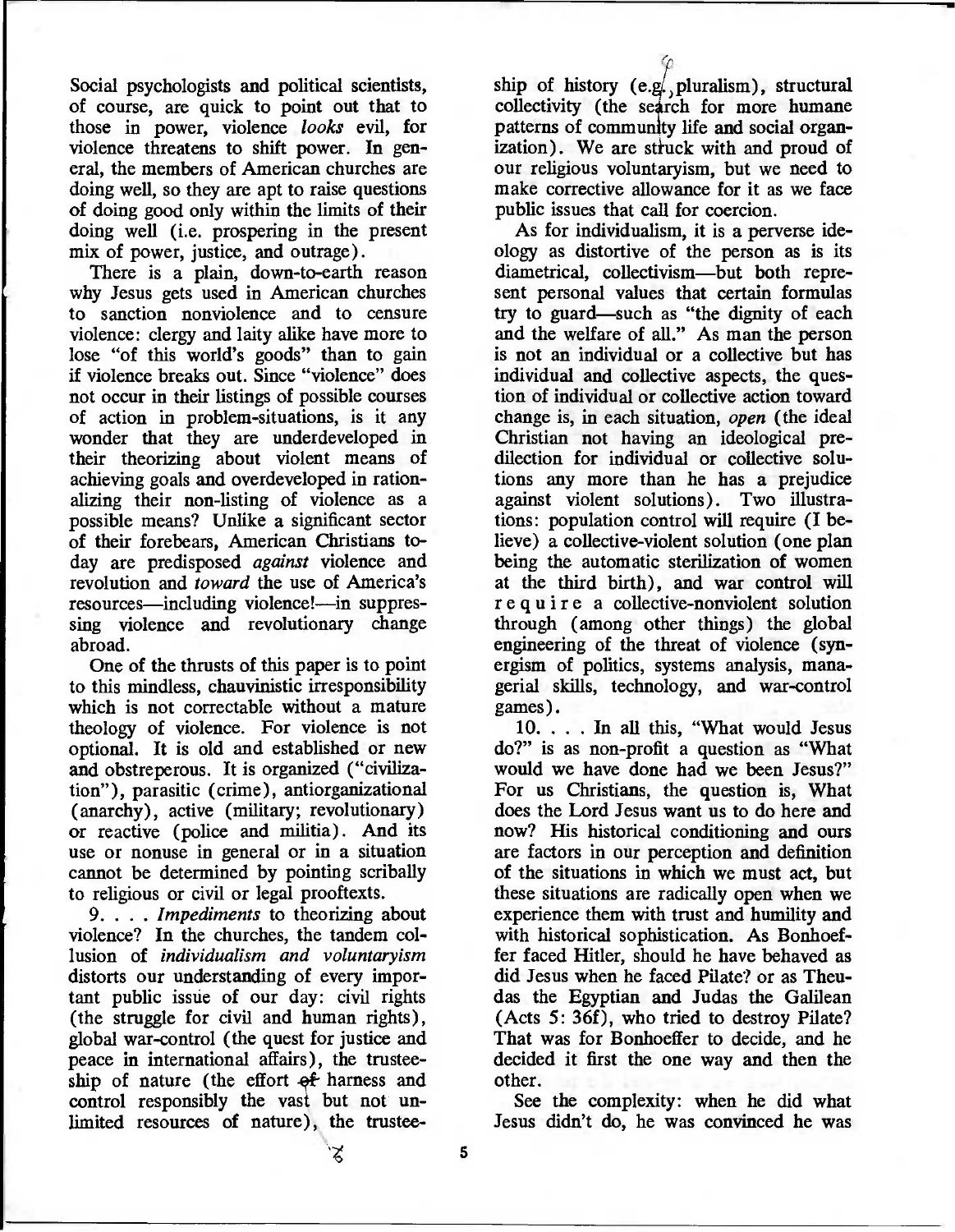doing what Jesus wanted him to do. Freedom *from* slavish adherence to the letter of the Gospels became freedom *for* obedience to Jesus! And within this was freedom to perceive violence as neutral, not in itself dirty or naughty or illegitimate. For Bonhoeffer, Jesus was a daily Presence. What gets our attention gets us and is our lord: Jesus got Bonhoeffer's daily attention and was his Lord. To imitate this Lord in the details of his earthly life is not to follow him but rather to make following him impossible—for "following" is obeying, not mimicking.

11. . . . An adequate Christian theology of violence cannot come into being until we view violence as a Gestalt within the whole Christ-Event, and free ourselves from peering with tunnel vision at Jesus' reported verbal and actional responses on violence. This freedom, however, comes hard, for it requires that the believer violate a numinous taboo, viz, that the devotee never disagrees with the god, for the god is both errorless (by definition) and punitive (in action). Here, then, is the issue: was Jesus wrong in believing that the Judge of all the earth would vindicate Jesus' words and deeds in the very near future? Surely he believed this—Matthew 10: 23 is like a bone in the throat of Matthew's purpose—and the immediate postresurrection church believed it. (It is now two-thirds of a century since Albert Schweitzer courageously said Jesus was wrong on this matter, and used this conclusion christologically on the side of our Lord's humanity.) Jesus gave only signs of the coming *divine* violence in nature (cursing the fig tree) and society (the temple whip): otherwise, he submitted to the violence of man and awaited the violence of God, and so did his disciples (e.g. Romans 12: 19).

For myself, I consider Schweitzer's conclusion inescapable, and I structure as follows: (a) Jesus associated the "kingdom" (dominion) of God with violence; (b) this kingdom - connected - violence had two sources, God the King and the rebellious world (under Satan) resisting the divine suzerainty; (c) Jesus and his disciples would

suffer violence from this second source, but such suffering would end with the first Source overwhelming the second source within the lifetime of some of his first disciples (Mark 9: 1; Matthew 16: 28; Luke 9: 27); (d) the first Christian generation took some responsibility for *wealth* (Acts: communalizing it, distributing it, punishing cheaters among them) but none for *power*  —both responses being in line with their Lord; (3) the Eschaton (denouncement) of power-violence did not occur in the first generation or in any other, and Christians had to adjust to this fact without any logia to give them dominical guidance; (4) situationally, Christian leaders developed a casuistic on violence first within the church and then within the state; (5) this was only a casuistic, not a theology; for until our time biblical science did not free Christians from the quietistic accidents of their books of remembrance of their Lord; (6) what is now required is this: to construct operational responses to the question, *What responsibility for power-violence would Jesus have taken had he not anticipated an immediate end to history?* (such a projective question is in direct line with the postresurrection questions we see the four Evangelists struggling with); and (7) one line of developing responses to this question would be to study Jesus' relation to wealth, which lay all around him as something toward which he and his disciples had to take a stand and in which they had some stake.

÷.

12. . . . While Jesus' attitude toward violence stems from interim ethics, his attitude toward wealth is shaped largely from timeless ethical considerations. Possessions and power are, under the doctrine of creation, divine trusts; but Jesus is suspicious of both because demonic flies buzz around them: both subtend enormous temptations imperiling one's inner life, one's relationships, and society in general. There is a saying of Jesus relating possessions and power, wealth and violence: "Do not lay up for yourselves treasures . . . where thieves break in and steal" (Matthew 10: 19; see also Luke 10: 30 [in the Good Samaritan]). It's prudent to invest in invisibles, for visibles attract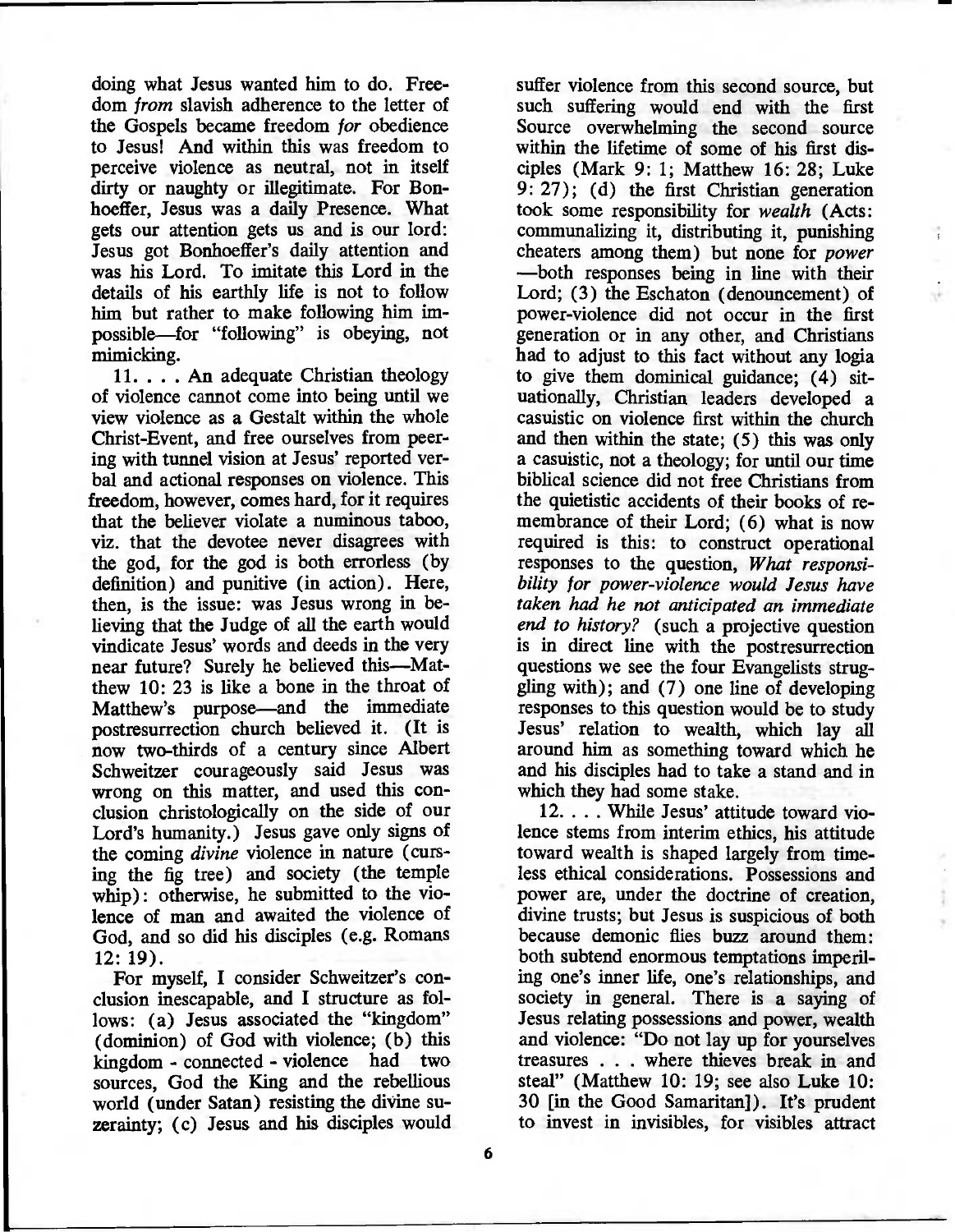violence; furthermore, "where your treasure is, there will your heart be also" (vs. 21 of the Matthew passage).

13. . . . This *violence-attracting power of affluence* involves both the haves and the have-nots in violence—the haves in *old*  violence now built into what is had, the have-nots in *new* violence. Possession claims and "territorial rights" require conservation, so the haves tend to be "conservative" of their powers and privileges and paranoid about threats thereto. Defense of their affluence tends to blind them (a) to rival claims (b) to the human values at stake, (c) to persons whom they see as threats to their affluence, and (d) to vistas opening out on other possible distributions and structures of wealth (so, as Jesus says, the unprivileged and underprivileged enter the kingdom of God before persons of privilege, possessions, power; for the former have little or nothing at stake in the present social arrangements).

14. . . . An affluent nation, accordingly, will be a conservative, perhaps reactionary, antirevolutionary, and *wealth-blinded nation,* using its psychic (imaginative) and intellectual energies to create intricate propaganda rationalizations of its powers and privileges—including even the self-congratulatory image of the patron people. (LBJ says we are in Vietnam to prove that might does not make right!)

15. . . . Without falling victim to an ideology of economic determinism, Christians in an affluent nation will share their Lord's suspicion of wealth's idolatrizing and blinding power as well as their Lord's understanding of wealth as a God-assigned trusteeship. As for the latter, they will press for the use of the nation's wealth *for truly human ends* at home and abroad, working in this with all, at home and abroad, who will work with them, without ideological distinctions. As for the former, they will oppose whatever they hold to be antihuman policies in the use and protection and projection of the nation's wealth, no matter how powerful and subtle the propaganda the nation uses for self-justification of such policies and no matter how their opposition may isolate them from the generality of the

citizenry. (E.g., just now, increasing numbers of Christian and non-Christian Americans are concluding that our Vietnam enterprise is, humanly, unjustifiable. Such a conclusion should lead to nonparticipation in that violence and to some use of one's violence-potential against the policy.)

16.. . . Another reason I have been using the word "violence" is that it is a word spoken from the *negative,* destructive pole of the full semene of power. Nice people like us tend to think of "violence" as naughty (a) because physical and (b) because negative. More than most of the populace, we have nonphysical skills of violence and opportunities for violence; and more than most of the populace, we profit from positive thinking. The implicit docetism and romanticism in all this is not exposed till we ourselves personally feel threatened with physical, negative "violence." For example, Martin Luther King could use Mr. Affluent White Liberal: Stokeley Carmichael cannot, for Mr. A. W. L. goes awol when he hears "Black Power." Realistic estimate of the Negro's plight will conclude that his threat of violence against white power must escalate, for the threat of "violence in the streets" is his children's only hope of bursting out of the ghetto or getting the ghetto deghettoized (he isn't thinking of his grandchildren: it will be his children's job to think of them).

Furthermore, the *threat* of violence remains only briefly believable without actual outbursts of violence on one or both sides; King's nonviolence is workable only insofar as he himself symblizes impending violence, and he has been masterful in getting himself victimized by the violence of others (which in itself is reflex violence or judo violence: Bull Connor didn't figure out what hit him until too late). Furthermore, King's nonviolence is a violent grab at the white conscience in guilt and the black conscience in idealism—but both are now severely overcast, the first with the white backlash and the second with Negro impatience. King is, accordingly, overextended philosophically: he needs help toward a theology of violence,

**7**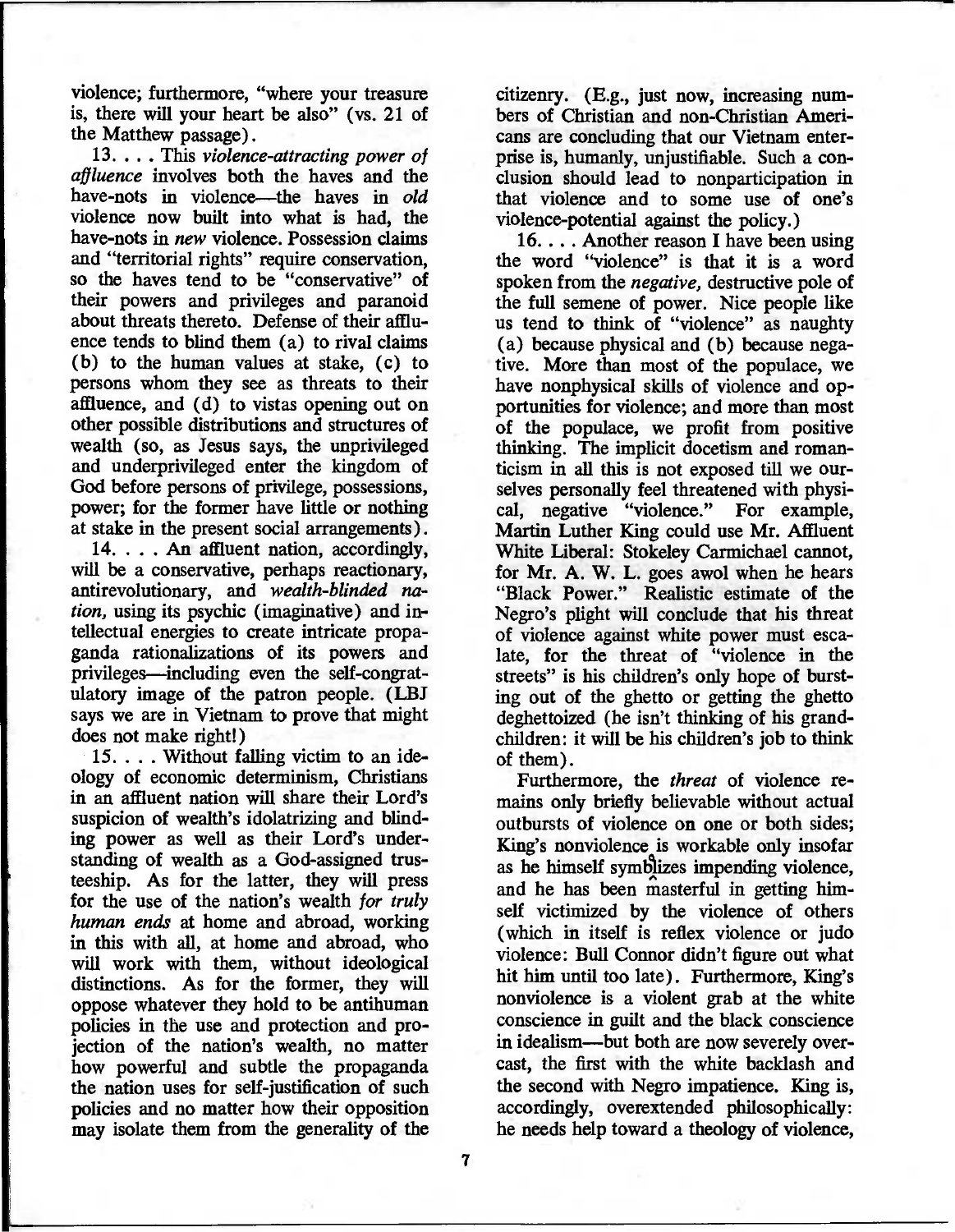and the chief point of my paper is that *all*  of us Christians do.

17. . . . To get specific: I have worked hard in several cities for open housing, and I conclude (let us say) that physical violence will be a necessary component in achieving this goal in a particular community within reasonable time ("reasonable" as defined by the collective I am working with for change). What physical violence might be appropriate? Certainly not first against persons, just as it was certainly not first physical violence! *(Physical* violence against *persons* is the last resort, isn't it?)

What then? To make the crime fit the punishment, how about the strategic burnof one or more homes in the target area? (Am I recommending selective terrorism as a general principle? Of course not. But we are the heirs of the Boston Tea Party. The community would know instantly that Negroes are prepared to *buy or burn homes.*  But I propose this as a war game in the race revolution. Only when you imagine a concrete situation such as this home-burning are you able to focus all your energies on solving the social problem you are addressing. But what happens as things now are? Not *all* the energies are focused on the strategic violent act, but (let us say) only physical rage (as in the Watts rioting, which was indiscriminate rather than strategic burning).

But it is improbable that "Christian" Negroes will take the lead in this next stage of the Negro revolution: they are too nice, too positive, and too antiphysical (docetic). And the white Christians? They cleared out long before the war games began. (Note some of these overtones of "violence" in the new Random House Dictionary: "swift and intense force; rough or injurious physical force, action, or treatment; an unjust or unwarranted exertion of force or power; . . . rough or immoderate vehemence, as of feeling or language; injury, as from distortion of meaning or fact.")

18. . . . The peril of modernizing Jesus parallels the perils of failing to translate him into our situation. In his time he took, within the limits of his situation, responsibility for the use and criticism of *wealth:*  in ours, does he not call us to responsibility for the use and criticism of power, of all individual and collective energies as they do and can come into play creatively and destructively—energies (to list them from Jeremiah's call: 1: 10) "to pluck up and to break down, to destroy and to overthrow, to build and to plant"? Our Lord was killed because the authorities considered him too great a threat: how much greater a threat he might well have been—I believe, he would have been—had he understood that God's "vengeance"—violence was to come *through* him rather than *from beyond* him! (The parousia—"Second Coming"—makes the correction: Jesus Returned will be violent—"the fire next time.")

19. . . . Of course *technologically* there remains no excuse for the haves/have-nots separation: for the first time in history all can have anything, or at least access to anything, and opportunities to develop the knowledge and skills to acquire power and possessions. But *practically,* while technology is winning victories almost everywhere ideological rigors are softening, the North-South gap on the globe is widening, maldistribution of goods and services is *increasing.* But the maldistribution of violencepotential is decreasing, thanks to Gaullism in Europe and Red Chinese nuclear successes in Asia. As we enter here a new ball game, I am suggesting that Christians everywhere should be asking themselves and each other, HOW CAN WE BEST USE OUR VIOLENCE-POTENTIAL? This is a shift from passive to active: traditionally, Christians have asked, What are we to do now that violence has broken out, victimizing us and/or others?

20. . . . Implicit in the above is the assumption that the process of social change normally has both promise and threat as components. Perhaps it is not in our fantasy life and will not be so in the transhistorical future, but in history as we know it, violence and the threat of violence are normal. But Christians have undertheologized this fact, with the result that their violent responses have been sub-Christian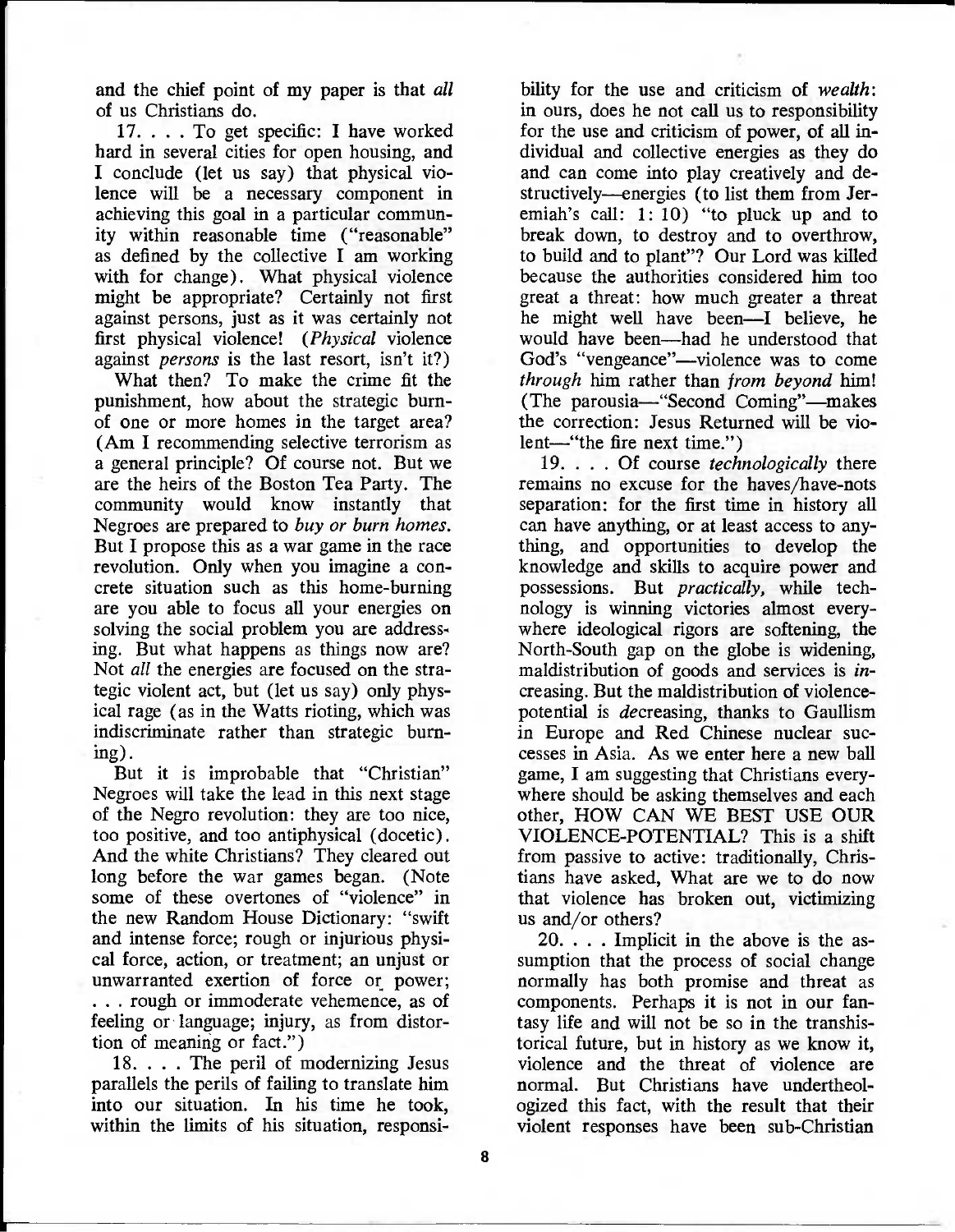and unintelligent. As Christians with a low or virtually no doctrine of the church tend, in their ecclesial institutions, merely to mirror the world, so *Christians without* a *doctrine of violence have tended merely to react to the world's violent initiatives.* Here, then, are at least three possibilities, only the third of which I consider fully Christian and operational: *(a) absolute pacifism* (i.e. absolute nonviolence); (b) *modified pacifism*  (i.e. reactive violence); and (c) *active violence* (i.e. Christians taking the initiative in the use of all their energies toward truly human ends to the glory of God within the vision of what it means to be human face to face with Jesus Christ).

21. . . . For reasons which should be clear from much of the above, Christians in an affluent society are in a more ambiguous and complex decision-situation than Christians living in pockets of poverty at home and in nations of poverty abroad. Needed: maximum dialogue with and among all experts who intend the resources of our society for the good of mankind and for the emergence of global man. If we learn to use the energies available to us for truly human ends, we shall be providing deeds which can make intelligible and credible the words of the gospel of Jesus Christ.

This paper has been a high-speed, wideangle, low-definition series of grab-shots of the terrain of "a theology of violence." Those readers will best profit from it who share with me a keen need to explore this issue in relation to the four agonizing issues of our time—peace, poverty, population, and race. Those who consider it chaotic are correct: it mirrors the chaos it addresses. But it is a painful and prayerful try at demythologizing violence so that it may be brought into captivity to Christ.